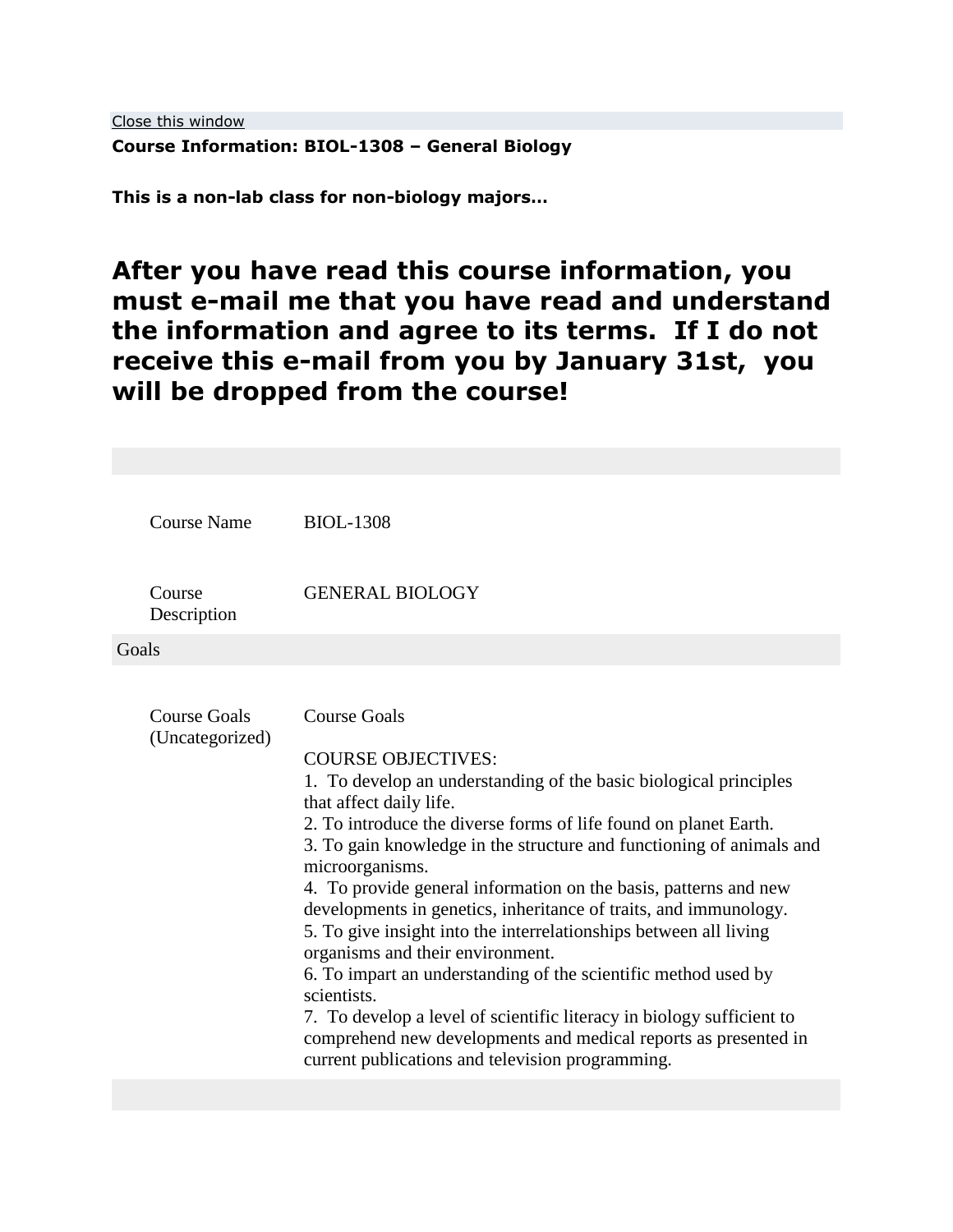Introduction PURPOSE: This is an introductory course that covers the fundamentals of biology. This course is designed to satisfy the science elective for Applied Science degrees. BIOL 1308 does NOT satisfy a laboratory science requirement.

> TexBook Program: This course is in the SPC TexBook program, so you do not need to purchase a textbook or access code for this course.

#### **SPC TexBook Syllabus Statement**

# **TexBook Program:** *This course is in the SPC TexBook program, so you do not need to purchase a textbook or access code for this course.*

- **What is TexBook?** The required textbook/digital content for this course is available to you in Blackboard from the first day of class. The charge for the textbook/digital content is the lowest price available from the publisher and bookstore and is included in your tuition.
- **How do I access my TexBook?** Your course material is in your Blackboard course from the first day of class. Access to your course material is provided either by VitalSource or other links inside your Blackboard course. VitalSource (and many publisher's) ebook features include the ability to hear the text read aloud, highlight, take notes, create flash cards, see word definitions, build study guides, print select pages, and download 100% of the book for offline access.
- **Help with TexBook issues and support:** check with your professor or visit**: [https://support.vitalsource.com/hc/en](https://support.vitalsource.com/hc/en-us/requests/new)[us/requests/new](https://support.vitalsource.com/hc/en-us/requests/new)** (available 24/7 via chat, email, phone, and text)
- **Opting out of TexBook:** Participating in TexBook is not mandatory, and you can choose to opt out. However, by opting out you will lose access to the course textbook/digital content and competitive pricing, and you will need to purchase the required course material on your own. If you drop the class or opt-out before the opt-out deadline, the TexBook fee will be automatically refunded to your SPC account. The opt-out deadline for Fall and Spring is the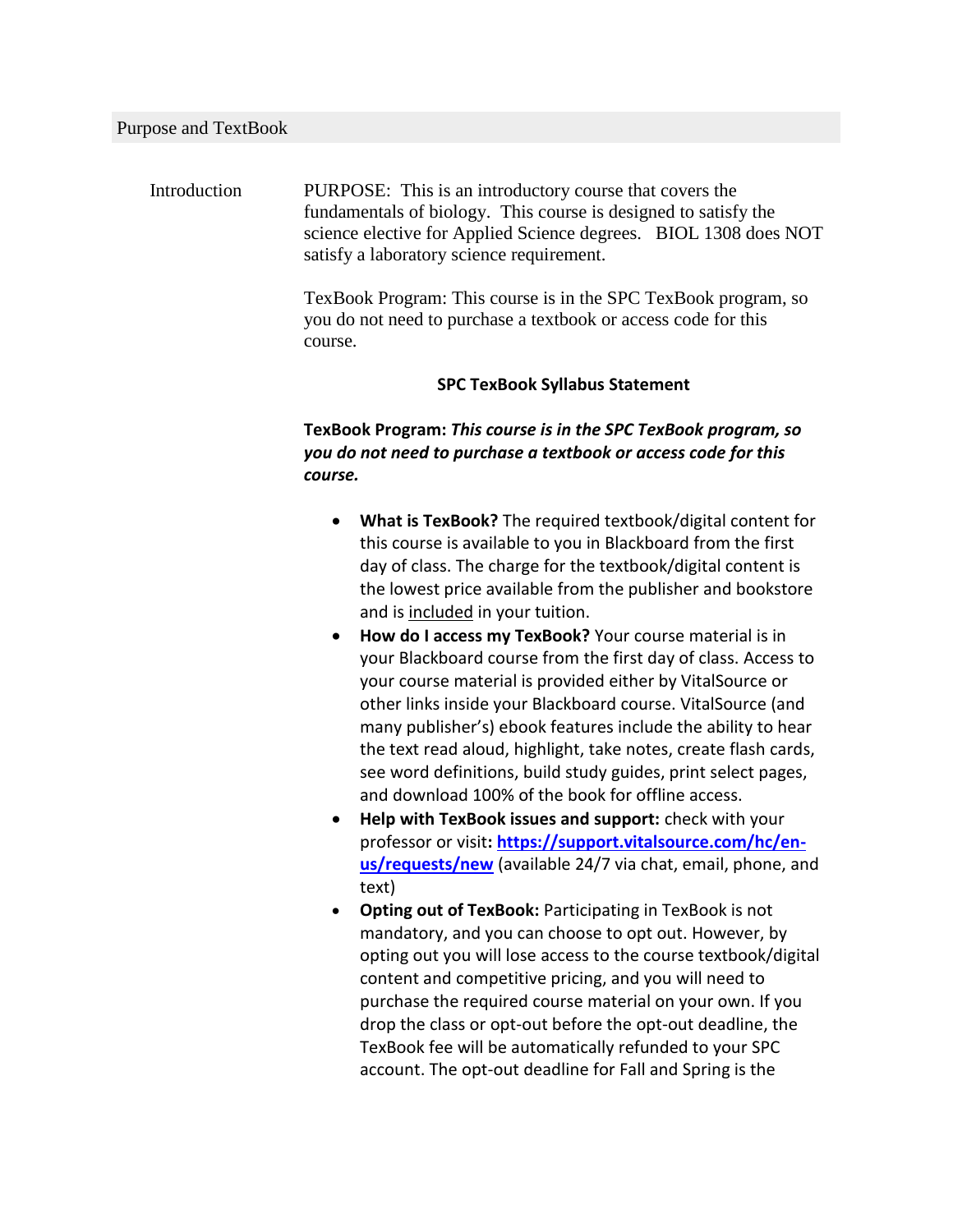twelfth class day. The opt-out deadline for shorter terms varies between the second and third class day.

*\*Please consult with your professor before deciding to optout.* If you still feel that you should purchase the course textbook/materials on your own, send an **opt-out email** to **tfewell4texasbookcompany@gmail.com**. Include your first name, last name, student ID number, and the course you are opting out of. Once you have been opted-out, you will receive a confirmation email. If you need assistance with the process, contact the SPC Bookstore:

**Email**: tfewell@texasbook.com / **Phone**: 806-716-2399 **Email**: agamble@texasbook.com / **Phone**: 806-716-4610

A word about internet classes: Internet classes are very appealing because they allow students to complete a course within their own schedule. However, the downside is that the failure rate for internet classes is high. The only reason for a high failure rate is that students do not get their work turned in on time. It is too easy to wait until the last minute to complete assignments. Students must remain vigilant and get assignments turned in timely and regularly. Also, this course requires intensive reading and writing.

#### Unit details

The course is divided into 12 Units plus three written assignments. Each Unit covers one chapter in the textbook. For each Unit, you will need to study the chapter. Then you will study through a program called Learnsmart. The Learnsmart module is designed to help you study and learn the material. After you complete the Learnsmart module for each chapter, you will take a quiz over the material in the chapter. There are also three written assignments. Each written assignment will cover 1 or 2 chapters in the text, as well as require some internet research.

The details for each written assignment are listed on the tabs on the left.

Each Chapter will be worth 50 points toward your final grade. 20 points will be from studying the Learnsmart module. The more you study, the more points you will receive. There is absolutely no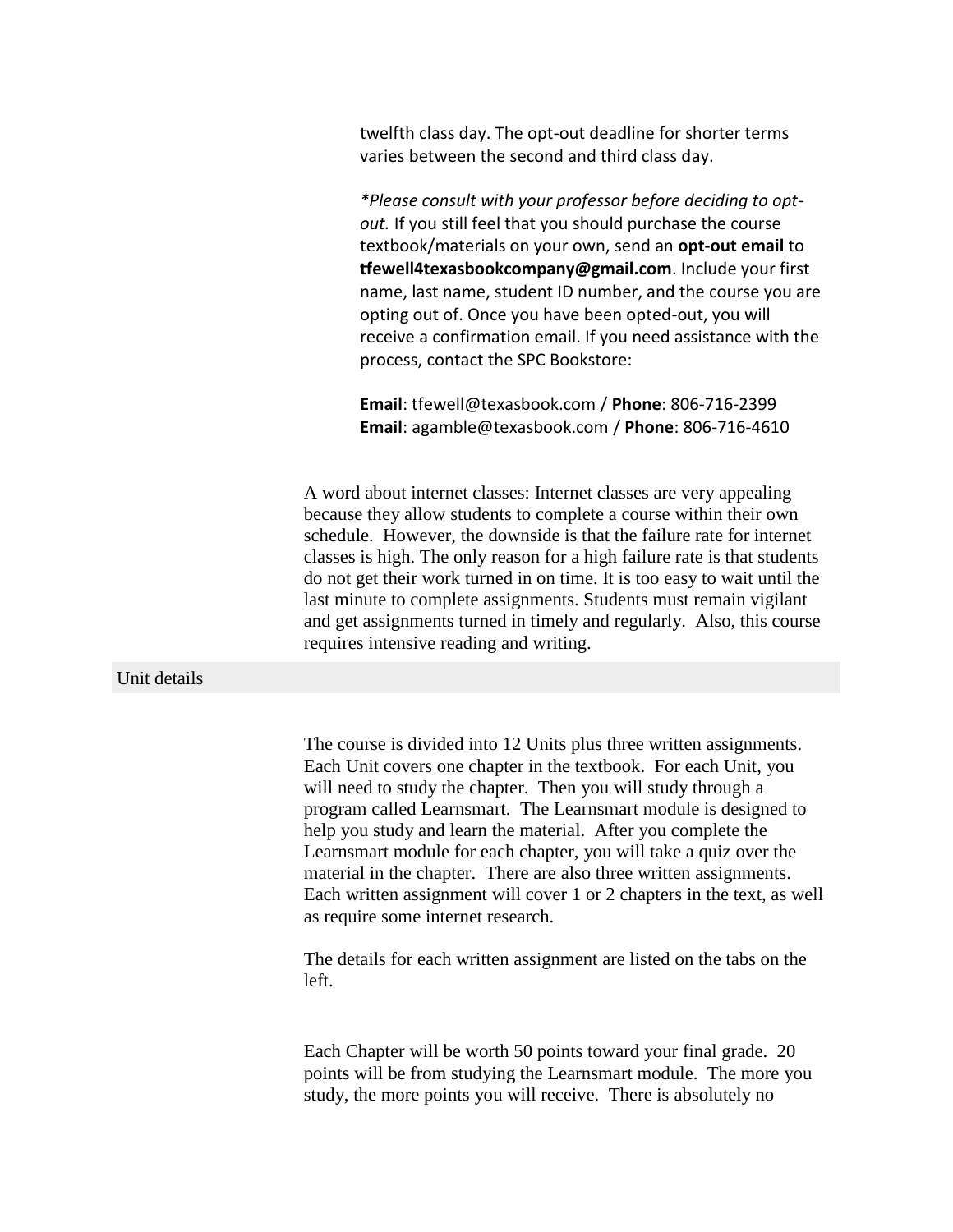reason not to receive the full 20 points for the Learnsmart module. The other 30 points for each chapter will be from an on-line multiple choice quiz. The quizzes and the Learnsmart modules will only be available on specific dates. The dates you may take each quiz are listed further down this course information guide. The quizzes will have 30 questions and you will have 45 minute to complete the quiz. Once you start the quiz, you cannot stop the timer… if you pause, lose your internet connection, etc…your 45 minutes keeps on ticking and will automatically submit your answers at the end of the 45 minute period! However, there is no time limit on the Learnsmart modules.

Summary So, to sum it up. You will have three written assignments to turn in. You will also have 12 chapters to cover. Each written assignment will be worth 100 points. Each chapter will be worth 50 points. Your lowest two quiz grades and your lowest two Learnsmart grades will be dropped! You can NOT drop any written assignment grades!

#### Quiz information

The quizzes are open book, but they are detailed and cover a lot of material. To do well on the quiz, you must work on the Learnsmart module ahead of time and will need to make an outline or take notes. Also, some computers will disconnect you from the internet after a time of inactivity. It is possible that while you are taking an assessment the internet connection will become inactive and disconnect. If your computer does this, you need to reset your inactivity time period to a longer time frame. You might want to set it to disconnect only after 3 hours of inactivity.

You must take the quiz on the days specified below. You can take the quiz as early as 4 AM on the first day the quiz is available and have until 11:55 PM on last day the quiz is available to complete the quiz. If you miss a quiz, then you will receive a zero for that quiz. But do remember, you get to drop your lowest two quiz and learnsmart grades.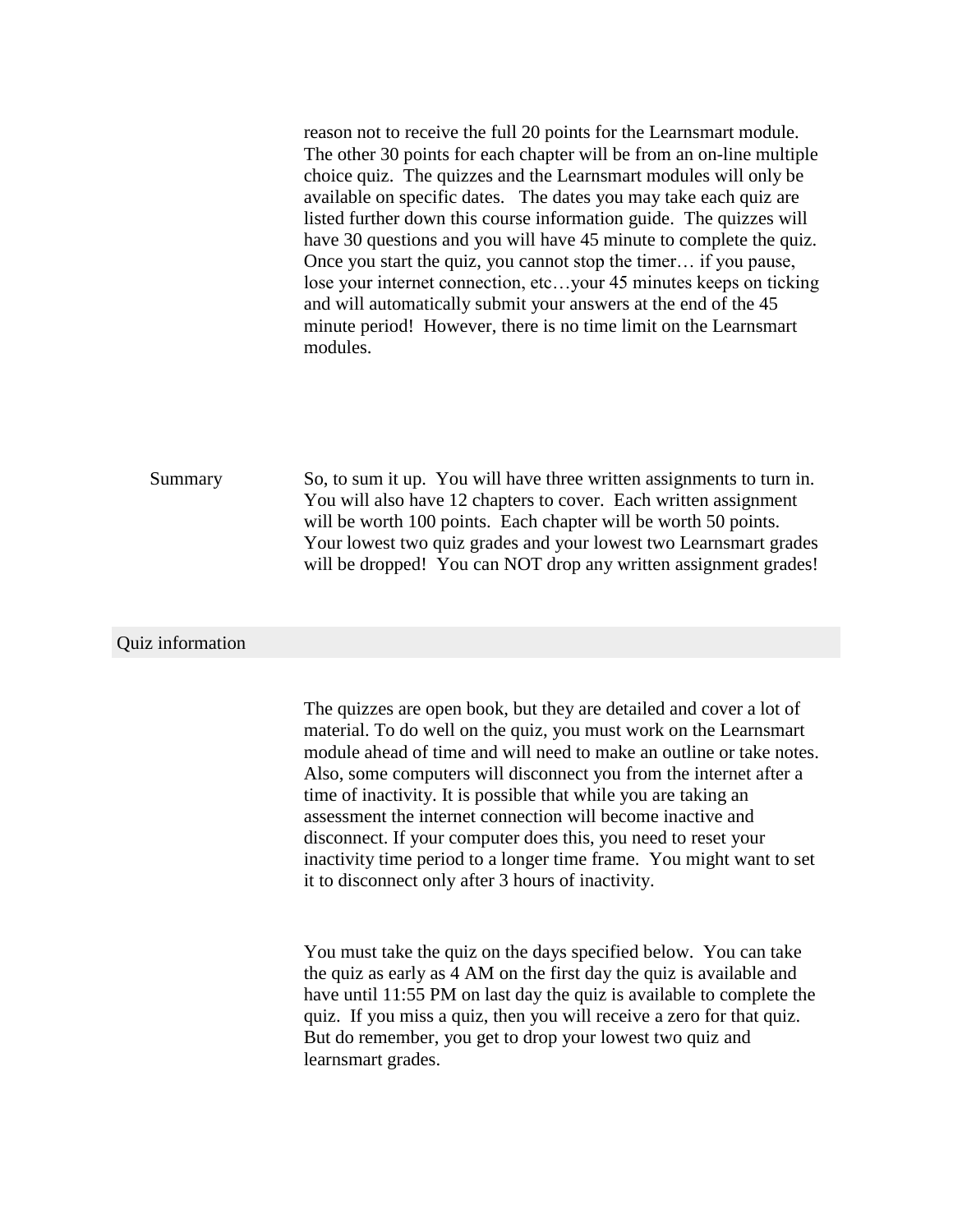# More on assignments

| Introduction              | Once the assignments for the unit are graded, I will post the grades<br>on this web site. If you would like to see your comments about your<br>grade, you must e-mail me and request them. LATE<br>ASSIGNMENTS WILL NOT BE ACCEPTED. Let me repeat this,<br>late assignments will not be accepted. If your computer<br>malfunctions or there is a problem with sending e-mail, that is your<br>responsibility. If you miss an assignment or if is late, you will<br>receive a zero for that assignment. Do not wait until the last minute<br>to turn in your assignment. When turning in your assignments, e-mail<br>them directly to me.                                                                                                                                                                                                                                                                                                                                                                                                         |
|---------------------------|---------------------------------------------------------------------------------------------------------------------------------------------------------------------------------------------------------------------------------------------------------------------------------------------------------------------------------------------------------------------------------------------------------------------------------------------------------------------------------------------------------------------------------------------------------------------------------------------------------------------------------------------------------------------------------------------------------------------------------------------------------------------------------------------------------------------------------------------------------------------------------------------------------------------------------------------------------------------------------------------------------------------------------------------------|
| Additional<br>information | As Biology students, it is your responsibility to explain, tell<br>me, what is going on, what that cell part is doing, etc.? You<br>may not assume that I can read your mind or that I have just<br>read the material that you have read. I will only grade what I<br>read, so be sure to explain your answers thoroughly. If your<br>answer fails to deal with the issues in the question, then you<br>have failed to properly answer the question. These answers<br>must be in your own words. I do not want answers that are<br>copied or paraphrased from the textbook or a web site. This is<br>plagiarism and will result in a grade of zero. Remember that<br>your work replaces your in-class time. I do not expect short<br>answers for these questions. You will not receive credit for the<br>class if only minimalist effort is given. Also, remember that<br>spelling, grammar, syntax are all important. I will not grade<br>work that is full of typos and other errors.<br>AGAIN, NO LATE ASSIGNMENTS WILL BE<br><b>ACCEPTED!</b> |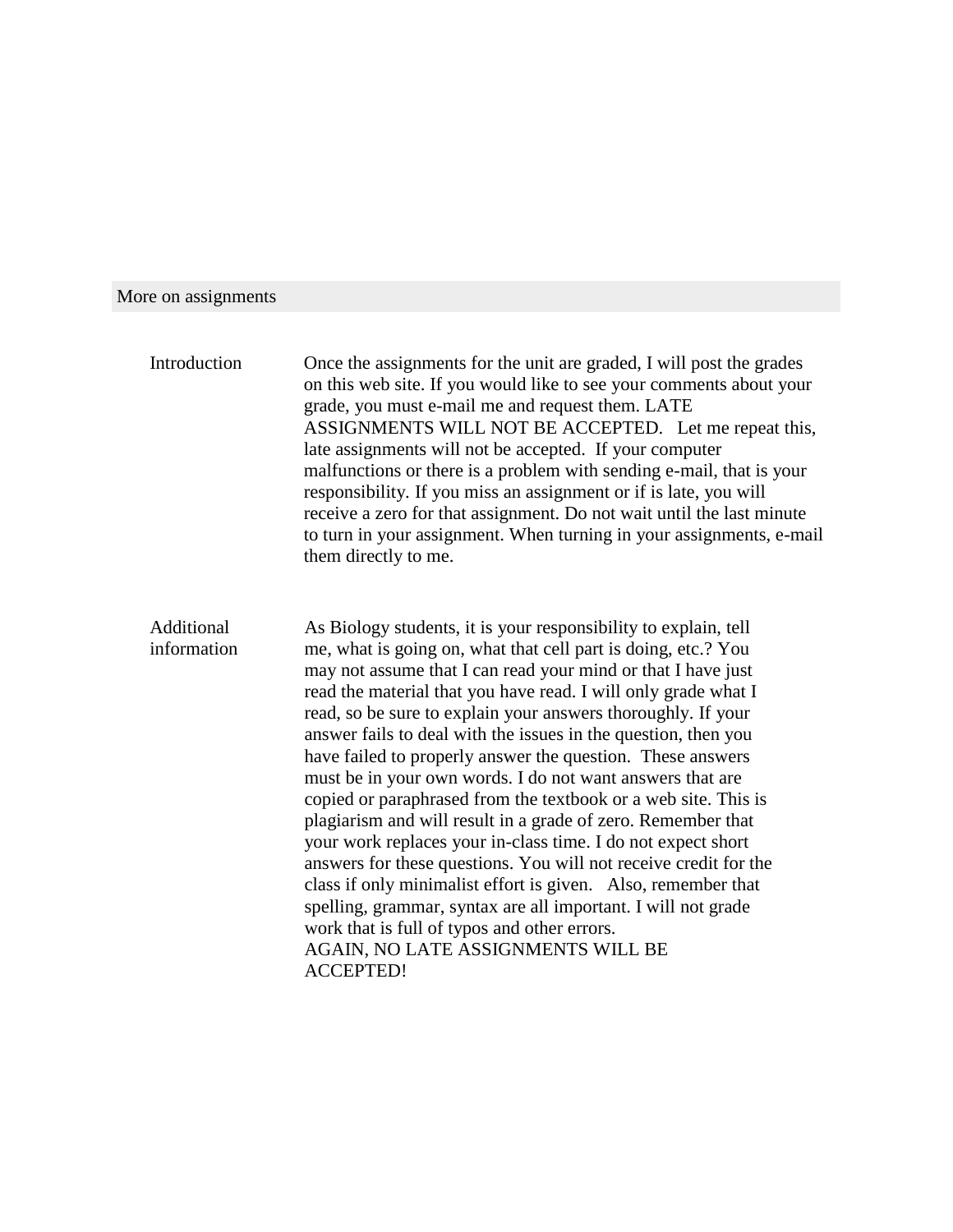Units, quiz dates, and Chapter covered

Below is a list of the chapters and the dates that you can complete the work for the chapter:

| Unit #       | Date                | Chapter covered |
|--------------|---------------------|-----------------|
| $\mathbf{1}$ | Jan $18$ – Feb 2    | Chapter 1       |
| 2            | Feb $3 -$ Feb 9     | Chapter 2       |
| 3            | Feb $10$ – Feb $16$ | Chapter 3       |
| 4            | Feb $17$ – Feb 23   | Chapter 4       |
| 5            | Feb $24 - Mar 2$    | Chapter 5       |
| 6            | Mar $3 -$ Mar 9     | Chapter 6       |
| 7            | Mar 10 – Mar 23     | Chapter 7       |
| 8            | Mar 24 – Mar 30     | Chapter 8       |
| 9            | Mar $31 -$ Apr 6    | Chapter 9       |
| 10           | Apr $7 -$ Apr 13    | Chapter 18      |
| 11           | Apr $14 -$ Apr $20$ | Chapter 19      |
| 12           | Apr $21 -$ Apr 27   | Chapter 20      |

 Written Due Date Assignment #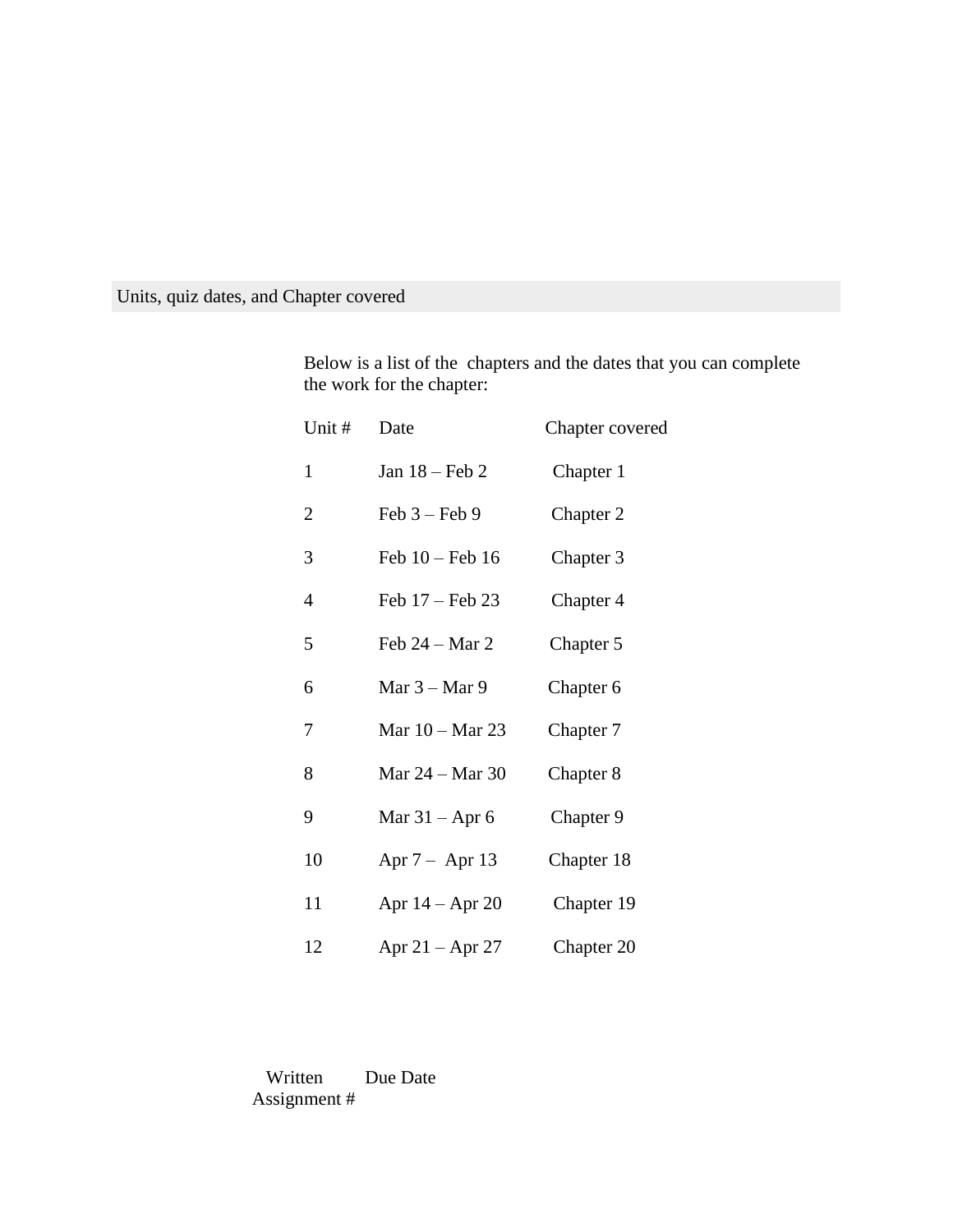1 Feb  $14<sup>th</sup>$ 2 March  $28<sup>th</sup>$  $3 \qquad \qquad \text{Dec } 2^{\text{nd}}$ 

Section Instructor: Phil Ricker

There are four ways you can communicate with me. You can e-mail me. I recommend using your personal e-mail address rather than through blackboard simply because that is generally the e-mail you are used to checking (please be sure to include what class you are in as I have several different internet classes). My email is [pricker@southplainscollege.edu](mailto:pricker@southplainscollege.edu) You can e-mail me through blackboard if that is what you are used to, just remember my reply e-mail will go to your school e-mail address. I check my e-mail several times a day on weekdays, but I may check it on weekends. Also, you can call me at my office, 806-716-2314, you can set up an appointment and we can meet in person, or you may text me on my cell at 891-4159 (emergencies only please). I reply to my e-mails timely. If you do not hear from me within a day, then I did not get your e-mail. You may want to call me or text me.

All assignments should be submitted through the Blackboard assignment page as an attachment. I use Windows and have the latest versions of Microsoft Word. **All written assignments must be sent as an attachment that Microsoft Word can read. All written assignments must be submitted through the Blackboard assignment page. Do NOT send the assignments through regular e-mail without checking with me first.**

Just because this is an internet class where we never have to meet faceto-face or talk on the phone does not mean that you cannot contact me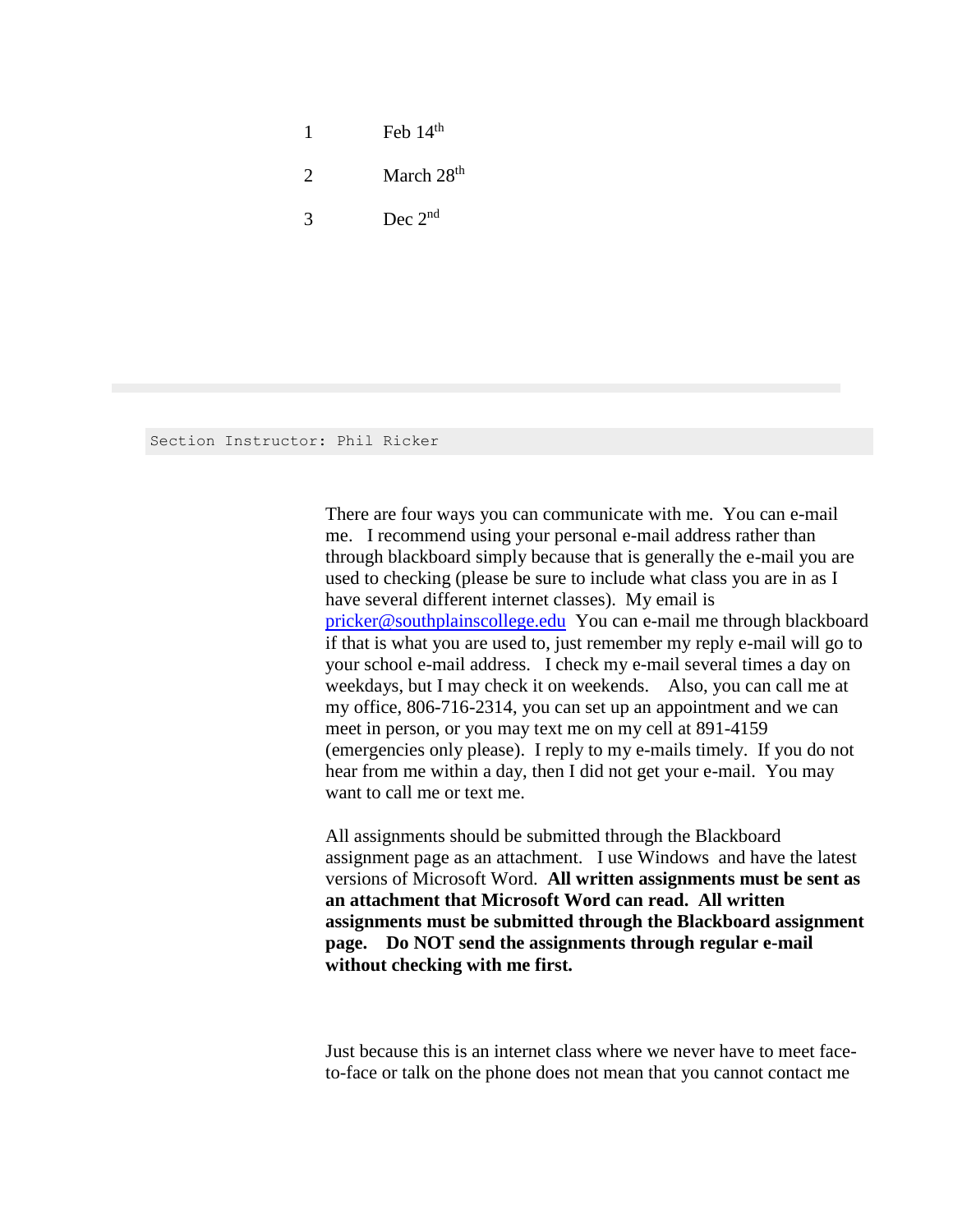outside of the internet. Please feel free to telephone me or make an appointment to meet.

If I determine that you do not have sufficient points to pass the course, I might drop you from the course if you do not drop yourself. Beware; however, you may be dropped from the course with a grade of F. So please, if you are not passing, drop yourself from the course**. Also, if you go more than 7 days without logging into this course on Blackboard, you will be dropped from the course!**

Your work for this class is expected to be your own. You cannot copy someone else's work, work with someone to complete the assignments, or turn in another person's work. That is cheating. Anyone suspected of cheating will be turned over to the Dean for investigation and disciplinary action. Persons caught cheating will receive a grade of F for the course, as well as face academic suspension or expulsion.

Written assignments for the units are due no later than midnight on the due date. I do not answer e-mails on weekends, so you MUST work on your assignment ahead of time so you can contact me with any questions that you have. Be sure and allow plenty of time for your assignment to make it over the internet. Again, late assignments are not accepted.

The grade book part of the web site does not properly calculate your average only because it does not drop your lowest assessment grades. If you need to know your average with your lowest assessment grade dropped, please e-mail me and I will be happy to let you know your current status.

#### e-mail information

Our school server checks every e-mail for viruses. If it senses a virus threat, the-mail is stopped. Students who use Hotmail accounts have the most problem with this. This might happen to one of your emails without your realizing it. If I do not timely respond to your email, this might be the case. On school days, I generally respond to e-mails the same day. On weekends and holidays, it will be the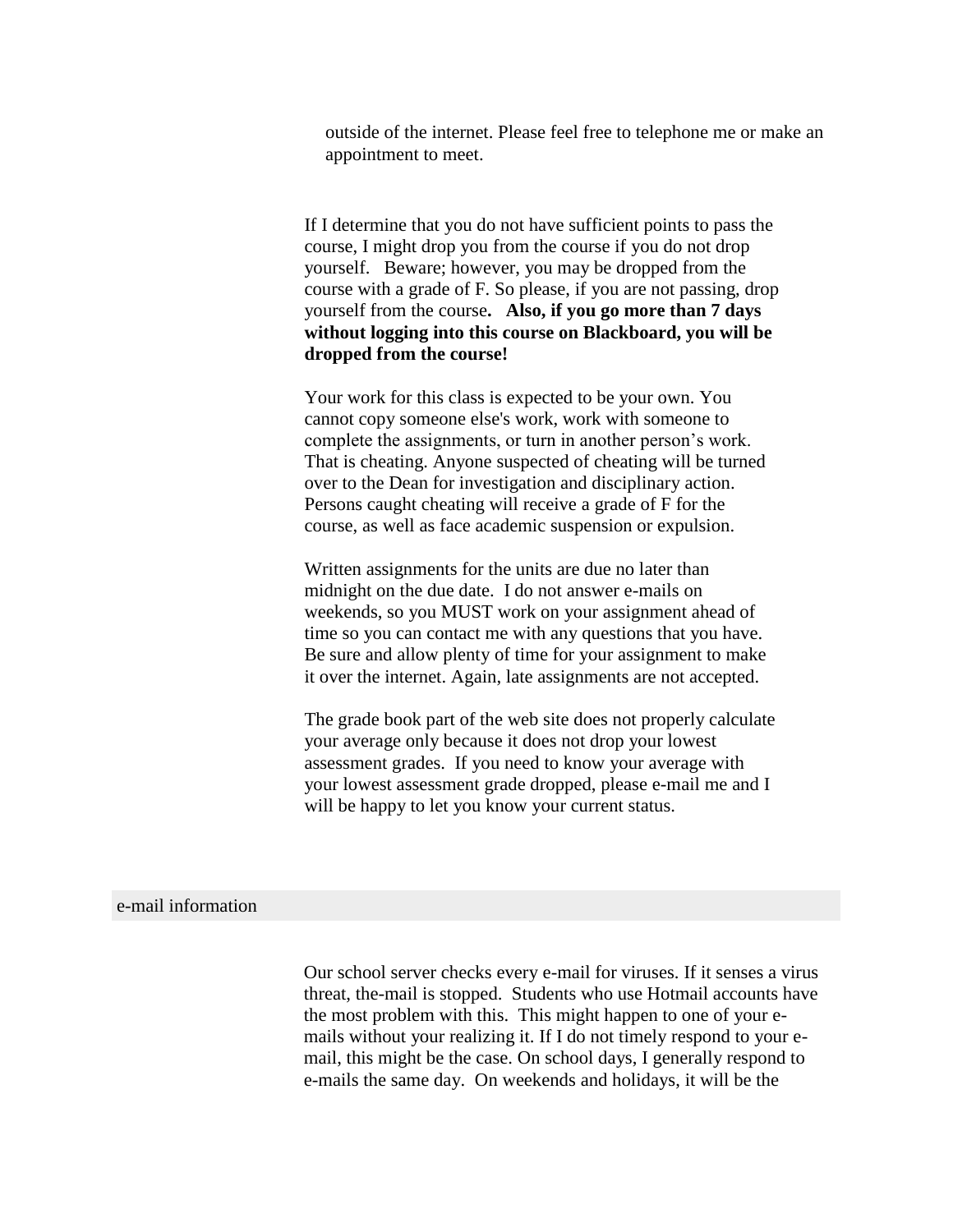following Monday. If you do not hear back from me, then you need to contact me by phone at my office.

# Disability Statement

A student who enrolls in this class that may need classroom accommodations is strongly encouraged to schedule an intake interview with the special services department before enrolling in this class or prior to the add/drop date for this semester.

#### How the class is graded

|                      | Each chapter is worth 50 points toward your final grade. Your<br>lowest two learnsmart grades and your lowest two quiz will be<br>dropped. This means that you will have 10 chapters each worth 50<br>points toward your final grade, totaling 500 points. The blackboard<br>gradebook does not drop low grades, so your total points on |
|----------------------|------------------------------------------------------------------------------------------------------------------------------------------------------------------------------------------------------------------------------------------------------------------------------------------------------------------------------------------|
|                      | blackboard might be higher than the actual points you have for the<br>class. You can always email me if you want to know your current<br>average in the class!                                                                                                                                                                           |
|                      | Each written assignment is worth 100 points toward your final grade.<br>You can NOT drop any written assignments.                                                                                                                                                                                                                        |
|                      | So, you have a total of 800 possible points.                                                                                                                                                                                                                                                                                             |
| <b>Grading Scale</b> |                                                                                                                                                                                                                                                                                                                                          |
|                      |                                                                                                                                                                                                                                                                                                                                          |
| Introduction         | GRADING SCALE: Course grades will be assigned on the following<br>scale based on the total points earned by the student:                                                                                                                                                                                                                 |
|                      | <b>Grade Total Points Earned</b>                                                                                                                                                                                                                                                                                                         |
|                      | A 720 - 800 points                                                                                                                                                                                                                                                                                                                       |
|                      | 640 - 719 points<br>В                                                                                                                                                                                                                                                                                                                    |
|                      | C<br>560 - 639 points                                                                                                                                                                                                                                                                                                                    |
|                      | 480 - 559 points<br>D.                                                                                                                                                                                                                                                                                                                   |
|                      | 0 - 479 points<br>F.                                                                                                                                                                                                                                                                                                                     |

Remember to e-mail me that you have read, understand, and agree to the syllabus!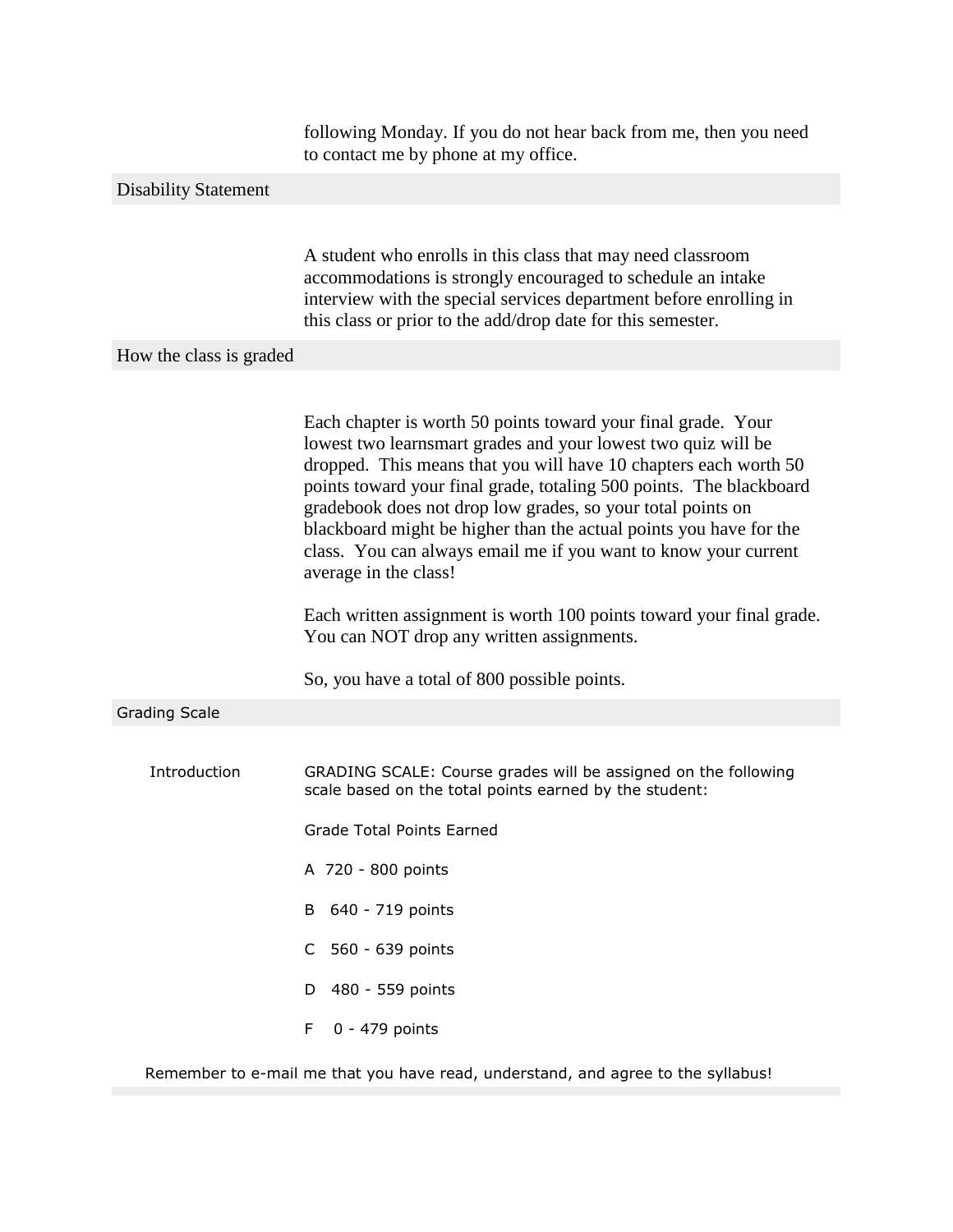#### Available tutoring

### SPC Tutors

Tutoring is FREE for all currently enrolled students. Make an appointment or drop-in for help at any SPC location or online! Visit the link below to learn more about how to book an appointment, view the tutoring schedule, get to know the tutors, and view tutoring locations. http://www.southplainscollege.edu/exploreprograms/artsandsciences/teacheredtutoring.php However, because local tutors are mainly current students, not all subjects have an available tutor.

#### Tutor.com

You also have 180 FREE minutes of tutoring with tutor.com each week, and your hours reset every Monday morning. Log into Blackboard, click on the tutor.com link on the left-hand tool bar and grab a session with a tutor. You can access tutor.com tutors during the following times:

Monday – Thursday: 8pm-8am

6pm Friday – 8am Monday morning

#### \*\*\*\*\*\*\*\*\*\*\*\*\*\*\*\*\*\*\*\* COVID STATEMENT\*\*\*\*\*\*\*\*\*\*\*\*\*\*\*\*

If you are experiencing any of the following symptoms please do not attend class and either seek medical attention or get tested for COVID-19.

- Cough, shortness of breath, difficulty breathing
- Fever or chills
- Muscles or body aches
- Vomiting or diarrhea
- New loss of taste and smell